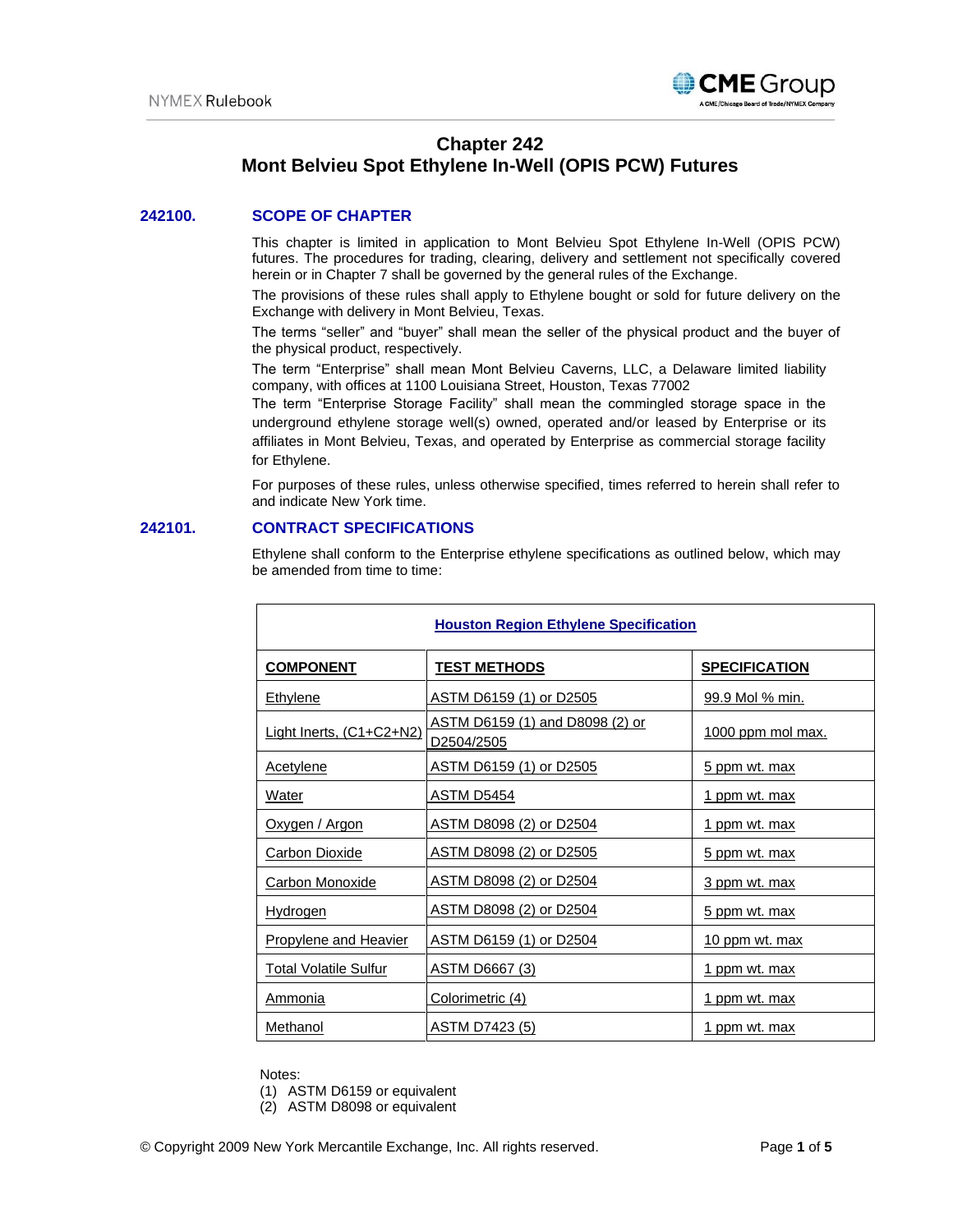

- (3) ASTM D6667 or equivalent
- (4) Colorimetric method, i.e. Super C, SPM-Flex, Nessler, or equivalent
- (5) ASTM D7423 or equivalent

Notes on Test Methods:

Method number listed above, beginning with the letter "D," are American Society for Testing and Materials (ASTM), Standard Test Procedures. The most recent year revision for the procedures will be used. MBC may have modified and reserves the right to modify without notice the specified test procedures; provided, however, that any test procedure so modified provides sensitivity and reproducibility reasonably equivalent to the current procedure.

# **242102. TRADING SPECIFICATIONS**

Trading in Mont Belvieu Spot Ethylene In-Well (OPIS PCW) futures is regularly conducted in all calendar months. The number of months open for trading at a given time shall be determined by the Exchange.

# **242102.A. Trading Schedule**

The hours for trading shall be determined by the Exchange.

#### **242102.B. Trading Unit**

The unit of trading shall be 100,000 U.S. pounds. There shall be no volume tolerance permitted under these rules.

### **242102.C. Price Increments**

The minimum price fluctuation shall be  $$0.00001$  (0.001¢) per pound. Prices shall be quoted in dollars and cents per pound.

#### **242102.D. Position Limits, Exemptions, Position Accountability and Reportable Levels**

The applicable position limits and/or accountability levels, in addition to the reportable levels, are set forth in the Position Limit, Position Accountability and Reportable Level Table in the Interpretations & Special Notices Section of Chapter 5.

A Person seeking an exemption from position limits for bona fide commercial purposes shall apply to the Market Regulation Department on forms provided by the Exchange, and the Market Regulation Department may grant qualified exemptions in its sole discretion.

Refer to Rule 559 for requirements concerning the aggregation of positions and allowable exemptions from the specified position limits.

#### **242102.E. Termination of Trading**

No trades in Mont Belvieu Spot Ethylene In-Well (OPIS PCW) futures in the expiring contract month shall be made after the second-to-last business day of the expiring contract month (the "last trade date"). In the event that the originally listed last trade date is declared a holiday, the last trade date will move to the business day immediately prior. Any contracts remaining open after the last trade date must be either:

- (A) Settled by delivery which shall take place on the last business day of the delivery month.
- (B) Liquidated by means of a bona fide Exchange for Related Position ("EFRP") pursuant to Rule 538. An EFRP is permitted in an expired futures contract until 3:30 p.m. on the last trade date of the expiring futures contract. An EFRP which establishes a futures position for either the buyer or the seller in an expired futures contract shall not be permitted following the termination of trading of an expired futures contract.

### **242103. INSPECTION**

Inspection of product shall be conducted in accordance with Enterprise's standard operating practice.

# **242104. DELIVERY**

Delivery shall be made free-on-board ("F.O.B.") at the Enterprise Storage Facility in Mont Belvieu, Texas, or, with the mutual agreement of the buyer and the seller, at any pipeline or storage facility in Mont Belvieu, Texas. Delivery shall be made with all applicable Federal, State and local laws and regulations.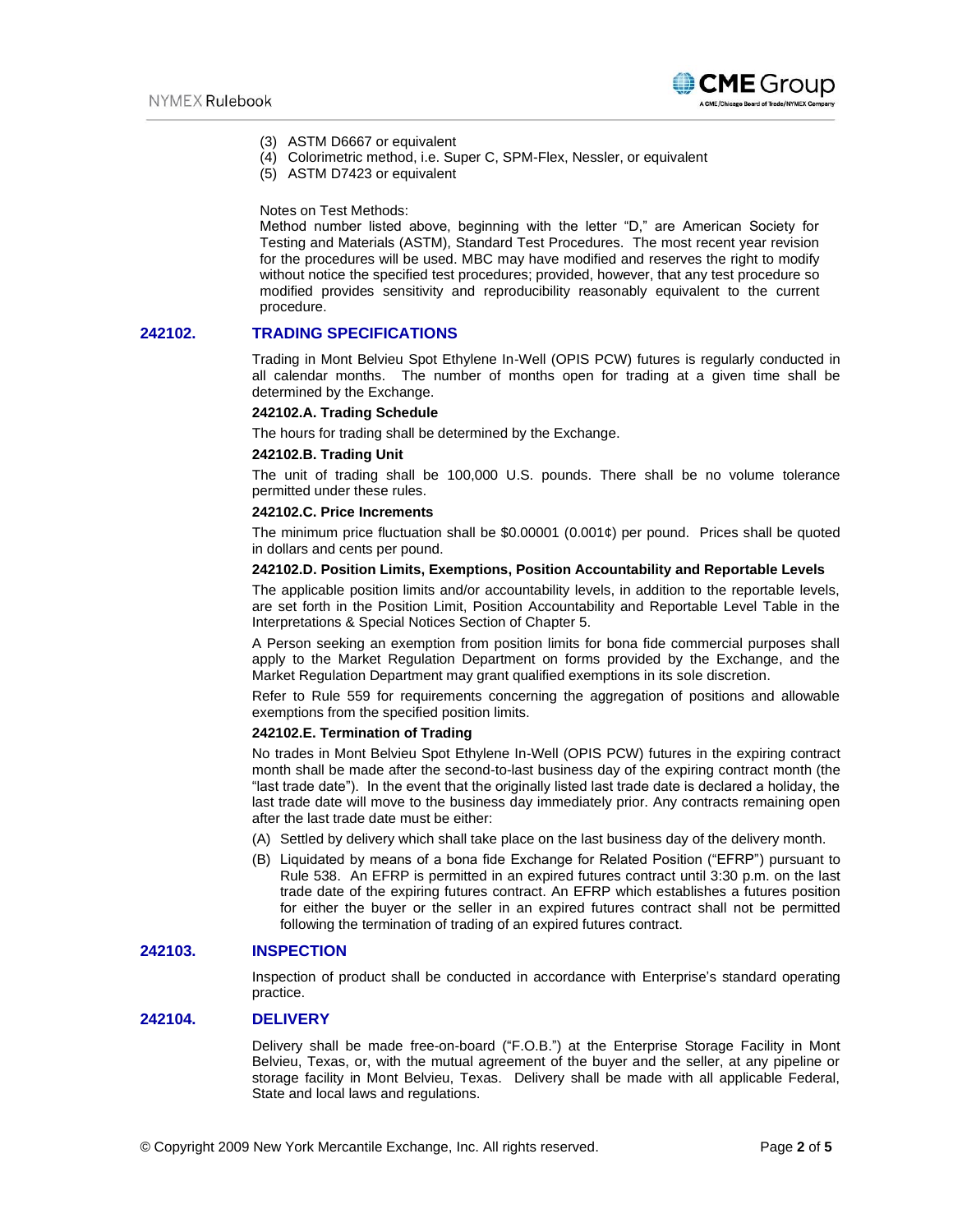

For the purposes of this rule, the term F.O.B. shall mean a delivery in which the seller delivers Ethylene to the buyer that shall be free and clear of all liens, claims, encumbrances, fees and other charges.

The title to, and the risk of loss of, Ethylene shall be passed between counterparties on the effective date specified in the transfer document.

Delivery shall be made by any of the following methods: (1) by "in-well" transfer in the Enterprise Storage Facility, by mutual agreement of the buyer and seller; (2) by book transfer, provided that both the buyer and the seller mutually agree to such transfer. For purposes of this rule, book transfer is defined as a book adjustment effecting a title transfer between seller and buyer; or (3) at any delivery location in Mont Belvieu, by mutual agreement of the counterparties.

# **242105. DELIVERY PROCEDURES**

#### **242105.A. Notices of Intention to Deliver and Notices of Intention to Accept**

1. Notice of Intention to Deliver

By 4:00 p.m. on the last trade date, Exchange clearing members having open short positions shall provide the Clearing House with a Notice of Intention to Deliver. The Notice of Intention to Deliver must be in the form prescribed by the Exchange and must include: the name of the seller(s); the number of contracts to be delivered; and shall also provide any additional information as may be required by the Exchange.

2. Notice of Intention to Accept

By 4:00 p.m. on the last trade date, Exchange clearing members having open long positions shall provide the Clearing House with a Notice of Intention to Accept. The Notice of Intention to Accept must be in the form prescribed by the Exchange and must include: the name of the buyer(s); the number of contracts to be accepted; and shall also provide any additional information as may be required by the Exchange.

#### **242105.B. Notice Day**

The Clearing House shall allocate Notices of Intention to Deliver and Notices of Intention to Accept by matching size of positions and preferred locations, to the extent possible. The Clearing House shall provide Assignment Allocation Notices to the respective clearing members no later than 6:00 p.m. on the last trade date. The day on which the Assignment Allocation Notices are provided to the clearing members shall be referred to as "Notice Day". Assignment Allocation Notices are not transferable.

#### **242105.C. Buyer's Clearing Member Delivery Instructions**

As soon as possible after receipt from the Exchange of an Assignment Allocation Notice, but no later than 10:00 a.m. on the last business day of the contract month, the buyer's clearing member shall provide the Clearing House and the seller's clearing member identified in such Assignment Allocation Notice properly completed Delivery Instructions, in the form prescribed by the Exchange, which must include the following information: the name of seller(s); the assignment number; the )seller's choice of eligible facility; the number of contracts to be delivered; the method of delivery; and any additional information as may be required by the Exchange.

#### **242105.D. Amendment to Delivery Instructions**

Except as provided in this section 105.D, Notices of Intention to Deliver and Notices of Intention to Accept may not be amended after they have been provided to the counterparty and the Clearing House. However, upon mutual consent of the parties and upon written notice to the Clearing House, the parties may change the delivery facility and/or the method of delivery named by the buyer.

Any such changes must be made on the form prescribed by the Exchange. Any changes made with respect to the foregoing must be made in conformance with all contract requirements and specifications no later than 10:00 a.m. on the last business day of the contract month.

#### **242105.E. Final Settlement Price**

The final settlement price for the delivery month shall be the OPIS Petrochem Wire ("OPIS PCW") closing price on the last trade date. The final settlement price shall be the basis for delivery.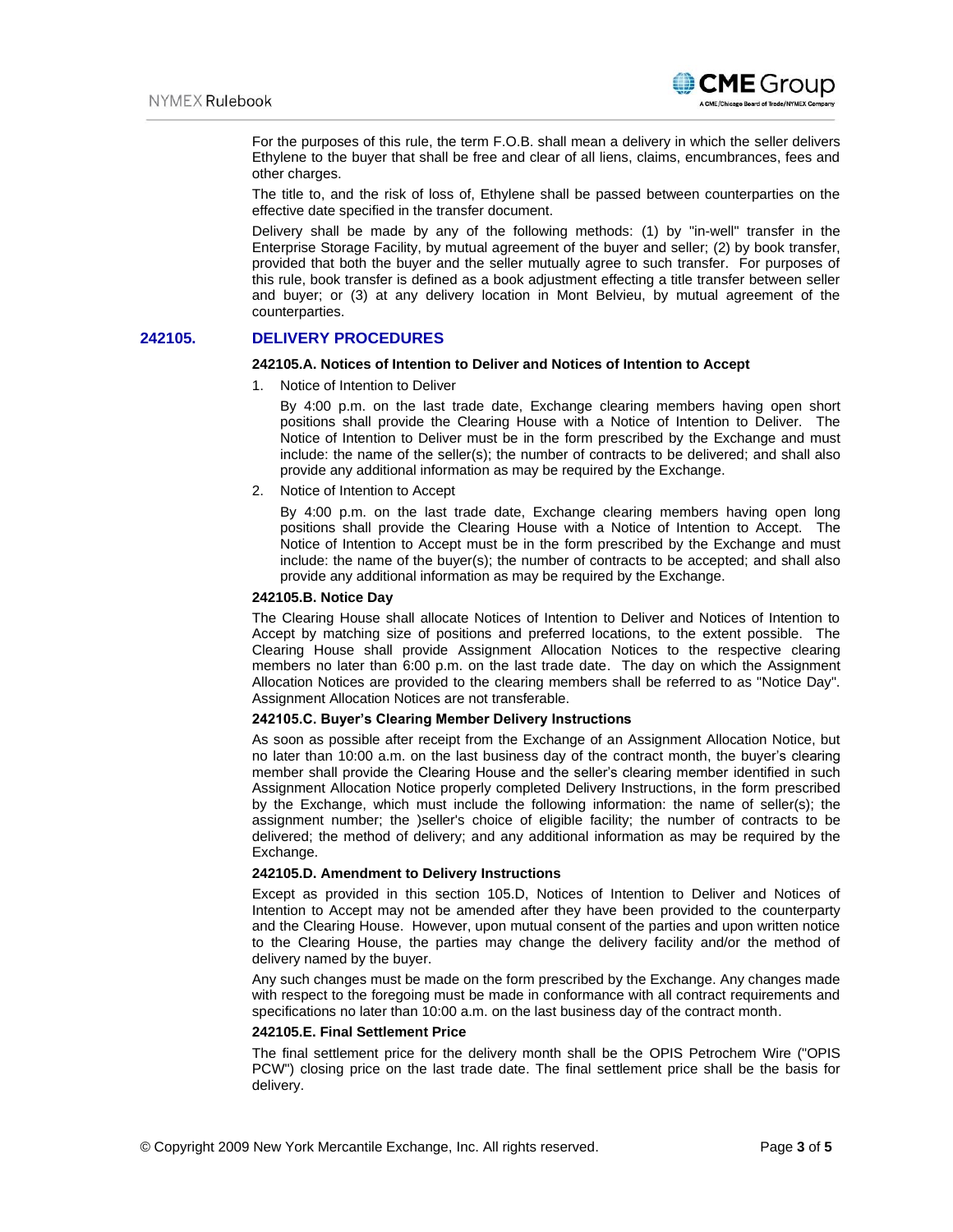

# **242106. TIMING OF DELIVERY**

Delivery shall take place on the last business day of the expiring contract month.

### **242107. DELIVERY MARGIN AND PAYMENT**

#### **242107.A. Margin**

On the first business day following the last trade date, the clearing member shall obtain from any buyer margin equal to the full value of the product to be delivered and the clearing member shall obtain from any seller margin in an amount fixed, from time to time, by the Exchange.

The buyer's clearing member and the seller's clearing member shall deposit with the Clearing House margins in such amounts and in such form as required by the Exchange. Such margins shall be returned on the business day following notification to the Exchange that delivery and payment have been completed.

# **242107.B. Payment**

No later than 12:00 p.m. on the fifth business day following completion of delivery, the buyer shall pay the short contract value by federal funds wire transfer to the account of the seller at the bank nominated by the seller. The term "contract value" shall mean the amount equal to the Final Settlement Price times one hundred thousand (100,000) times the number of contracts to be delivered. Upon receipt of payment, the seller shall provide the buyer with all appropriate documents necessary to transfer ownership of the product to the buyer.

# **242108. VALIDITY OF DOCUMENTS**

The Exchange makes no representation respecting the authenticity, validity or accuracy of any inspection certificate, Notice of Intention to Deliver, Notice of Intention to Accept, check or any document or instrument delivered pursuant to these rules.

# **242109. ALTERNATIVE DELIVERY PROCEDURES**

A seller and buyer matched by the Exchange under Section 105.B. may agree to make and take delivery under terms or conditions which differ from the terms and conditions prescribed by this Chapter. In such a case, clearing members shall execute an Alternative Notice of Intention to Deliver on the form prescribed by the Exchange and shall deliver a completed and executed copy of such notice to the Exchange. The delivery of an executed Alternative Notice of Intention to Deliver to the Exchange shall release the clearing members and the Exchange from their respective obligations under the rules of this Chapter and any other rules regarding physical delivery.

In executing such notice, clearing members shall indemnify the Exchange against any liability, cost or expense the Exchange may incur for any reason as a result of the execution, delivery, or performance of such contracts or such agreement, or any breach thereof or default thereunder. Upon receipt of an executed Alternative Notice of Intention to Deliver, the Exchange will return to the clearing members all margin monies held for the account of each with respect to the contracts involved.

### **242110. DISCLAIMER**

PetroChem Wire, LLC ("PCW") licenses the New York Mercantile Exchange, Inc. ("NYMEX") to use various PCW price assessments in connection with the trading and/or clearing of the contract.

NYMEX, ITS AFFILIATES AND PCW MAKE NO WARRANTIES, EXPRESS OR IMPLIED, AS TO THE RESULTS TO BE OBTAINED BY ANY PERSON OR ENTITY FROM USE OF THE PRICE ASSESSMENT, TRADING AND/OR CLEARING BASED ON THE PRICE ASSESSMENT, OR ANY DATA INCLUDED THEREIN IN CONNECTION WITH THE TRADING AND/OR CLEARING OF THE CONTRACT, OR, FOR ANY OTHER USE. NYMEX, ITS AFFILIATES AND PCW MAKE NO WARRANTIES, EXPRESS OR IMPLIED, AND HEREBY DISCLAIM ALL WARRANTIES OF MERCHANTABILITY OR FITNESS FOR A PARTICULAR PURPOSE OR USE WITH RESPECT TO THE PRICE ASSESSMENT OR ANY DATA INCLUDED THEREIN. WITHOUT LIMITING ANY OF THE FOREGOING, IN NO EVENT SHALL NYMEX, ITS AFFILIATES OR PCW HAVE ANY LIABILITY FOR ANY LOST PROFITS OR INDIRECT, PUNITIVE, SPECIAL OR CONSEQUENTIAL DAMAGES